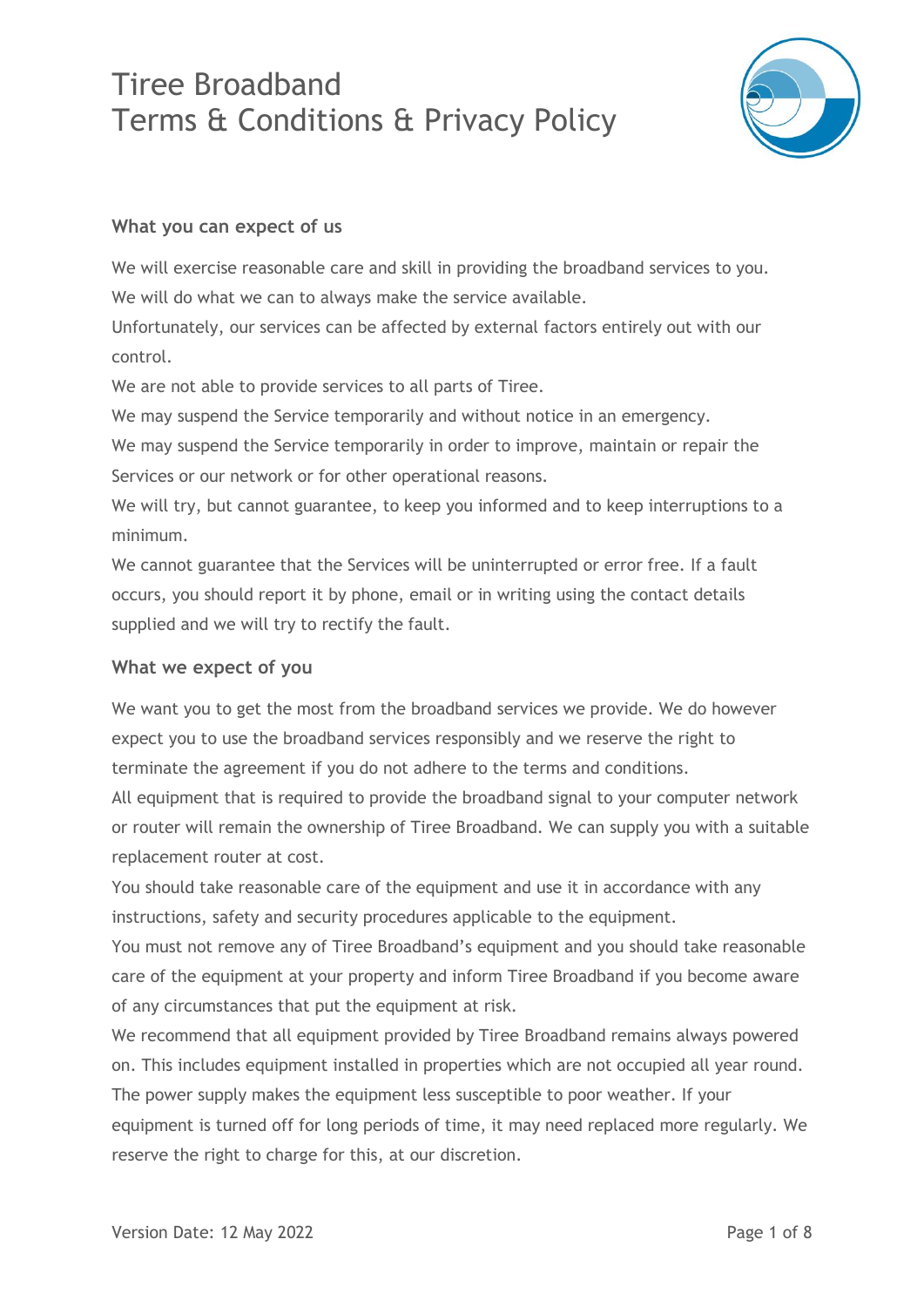

On all service subscriptions we operate a "fair usage" policy. Within this policy your connection can be used by you in any way that you see fit and is compliant with appropriate legislation. Illegal use of your internet connection could result in Tiree Broadband's entire service being disconnected from the internet. We do not impose download limits, although in extraordinary circumstances where download volumes are, in our opinion, excessive in comparison to the average use of the network we may speak to you about your usage with a view to establishing the best course

### **Contract Terms**

of action.

#### **Minimum period**

Your agreement lasts for a minimum of 12 months after which you can terminate the agreement by giving us at least 10 days' notice to expire at the end of the minimum term. You can terminate the agreement during the minimum period, but you will be required to pay disconnection and administration charges to do so.

We do not offer the option to pause the service. Should you wish to do that, you must terminate the agreement. Should you wish to reconnect, you must complete a new application and will be subject to any waiting list and a full connection fee. You will enter into a new minimum term agreement of 12 months.

No refunds or rebates will be given if the service is not used.

#### **Charges**

Tiree Broadband currently offers one standard tariff which costs £19.99 per month (excluding installation and equipment). It includes unlimited data usage. Tiree Broadband will charge a £90.00 connection charge to add you to our network. We will accept payment for the connection and first month's charges by cheque or BACS and thereafter by Direct Debit using the provider GoCardless. You will receive the payment details following connection.

If any amount owing under the Agreement is overdue at any time, we will notify you in writing. If any amount remains overdue for more than 7 days after the date on which we notify you that an amount is overdue, then we reserve the right to suspend and/or terminate the provision of the Services.

You may be required to pay a re-connection charge if you wish to be re-connected following a suspension of the Services.

Version Date: 12 May 2022 **Page 2 of 8** Page 2 of 8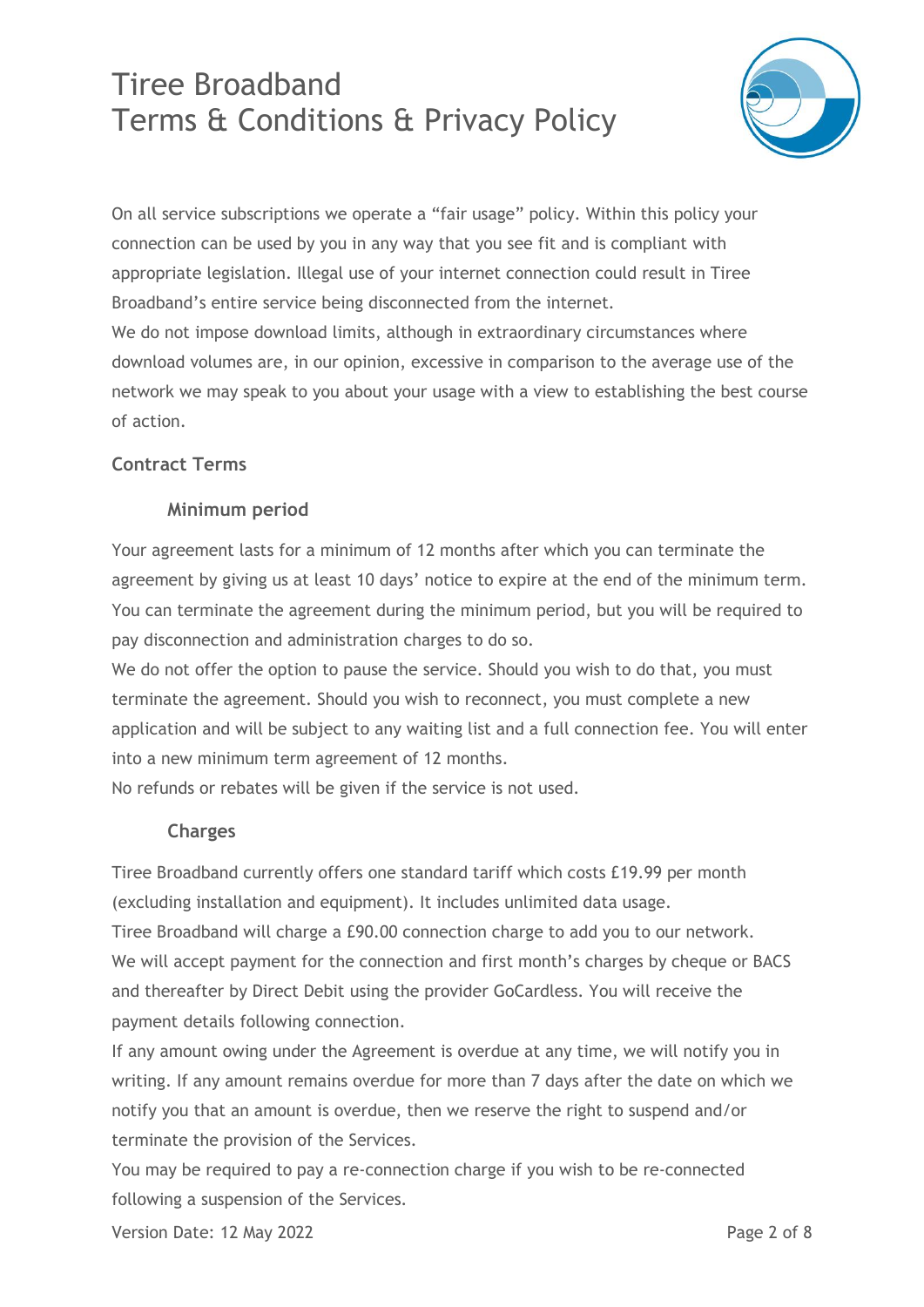

#### **Contract Cancellation and/or Transfer**

A contract belongs to an individual and not to a property.

If a subscriber sells their property, the contract will come to an end as per current terms and conditions. There will be no disconnection fee if the contract is outside its minimum period (12 months). The new property owner must make a new application to Tiree Broadband and will be subject to any waiting list.

If a subscriber rents out the property, the contract cannot be moved to the tenant. The contract must come to an end. There will be no disconnection fee if the contract is outside its minimum period (12 months). The new tenant must make a new application to Tiree Broadband and will be subject to any waiting list.

A contract and the payment of it may be transferred to another person living within the same household, with the agreement of both parties. a £25 administration fee will apply, although this may be waived in cases of the death of the original contract holder.

**Discretionary connections**: The CIT Ltd Board will take a decision on a case-by-case basis for Tiree Broadband applications bypassing the waiting list if they fall under the following criteria:

- Emergency or essential Services in need of urgent connection
- Permanent island residents who cannot currently be connected by another service provider
- Permanent island residents who need a 'Basic Package' and cannot currently access an equivalent option via another service provider

#### **Basic Troubleshooting**

If you are experiencing problems with your broadband connection, please try the following 3 steps, before reporting your problem:

- 1. Check that it's not just your computer if you have another computer in the house can it access the internet OK?
- 2. Restart your broadband equipment and wireless router. Switch off the power supply to your broadband receiver and your wireless router, wait a couple of minutes and then turn them back on.
- 3. Check with a neighbour. Try phoning a neighbour you know who has Tiree Broadband, to see if they are having similar issues.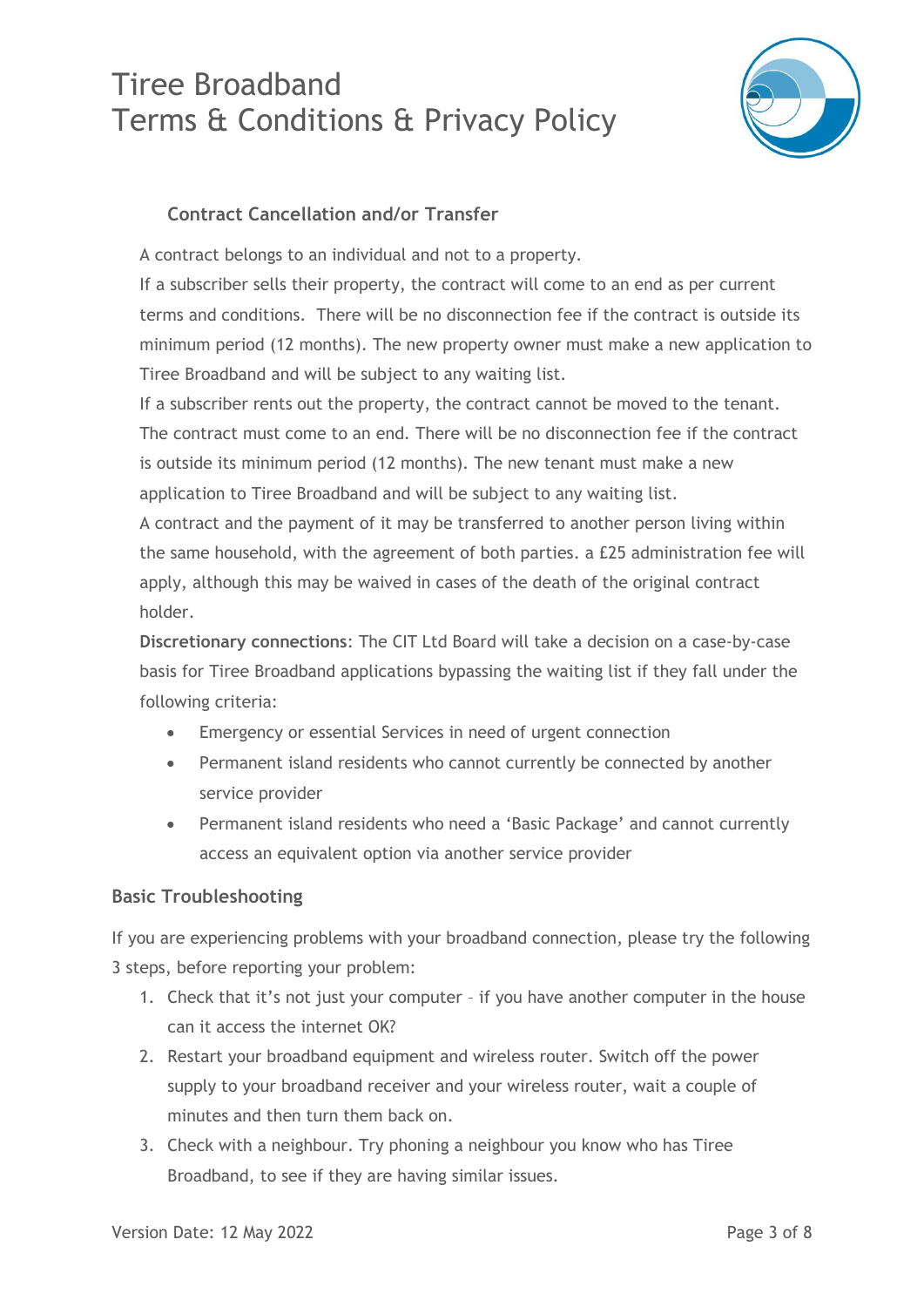

If the above steps have not resolved your problem, report the problem by emailing [tireebroadband@tireetrust.org.uk](mailto:tireebroadband@tireetrust.org.uk) or telephoning 01879 220074.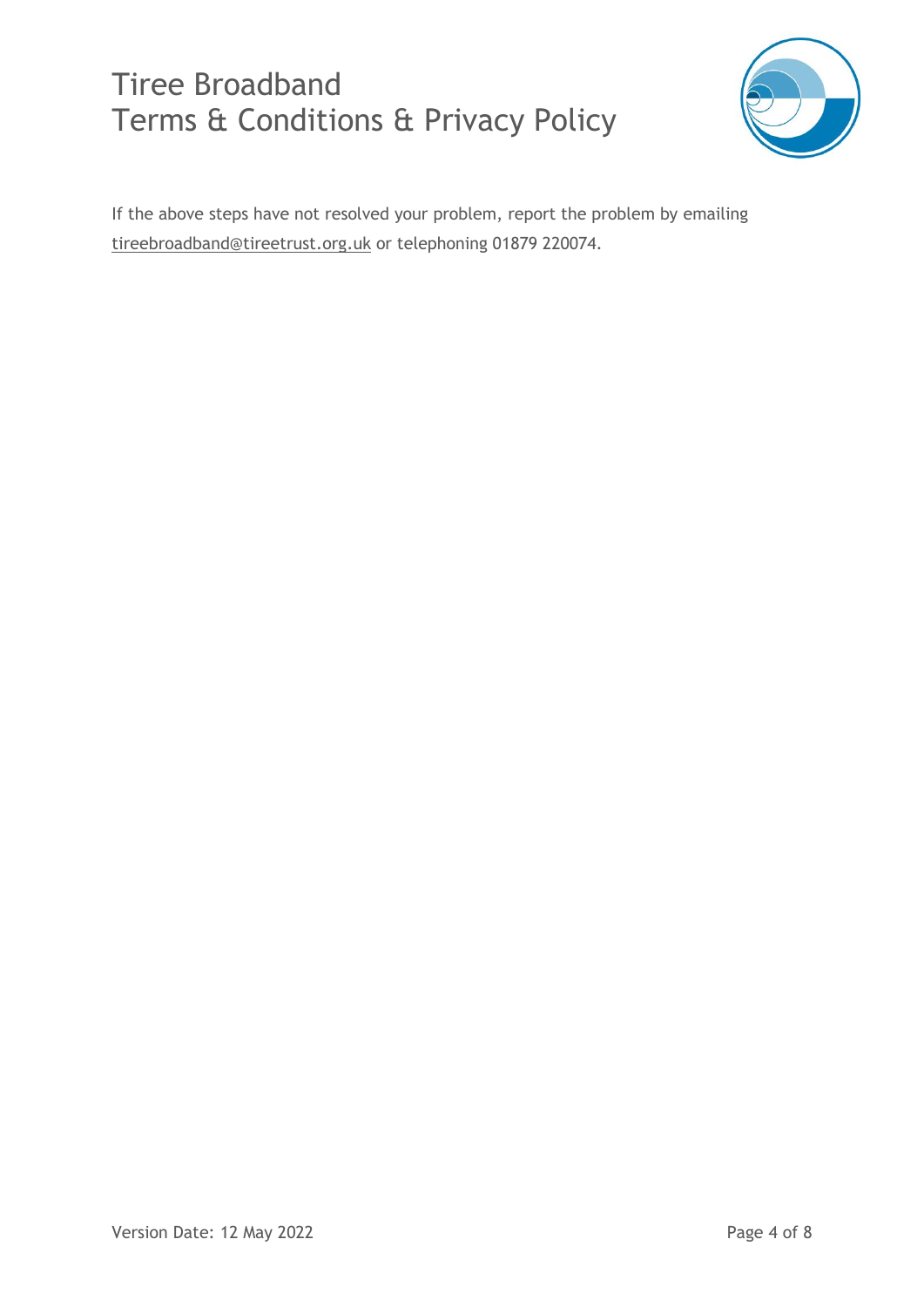

### **Privacy Policy (United Kingdom)**

Community Information Technology Ltd (Trading as Tiree Broadband)

#### **Your personal data – what is it?**

Personal data relates to a living individual who can be identified from that data. Identification can be by the information alone or in conjunction with any other information in the data controller's possession or likely to come into such possession. The processing of personal data is governed by the UK General Data Protection Regulation 2016/679 (the GDPR). The EU GDPR was incorporated into the UK Data Protection Act and its regulations continue to apply post-Brexit. Examples of Personal Data include:

- Your email address
- Address
- Telephone number
- IP Address
- Who are we?

As the provider of admin services to CIT, TCDT is the data controller (contact details below). Community Information Technology Ltd (Trading as Tiree Broadband) is a subsidiary of TCDT. This means we that we process your personal data in accordance with the TCDT data processing policy. (Included below)

The basis which specifically applies to Community Information Technology Ltd (TA Tiree Broadband) is that of Processing data for the performance of a contract.

#### **How we process payments**

We process payments using a Third-Party Payment Processor called GoCardless.

GoCardless handle payments on our behalf. When you set up your Direct Debit, you enter into an agreement with GoCardless in relation to your data.

You can read the GoCardless [Privacy and Data Policies here.](https://support.gocardless.com/hc/en-gb/articles/360000281005-GoCardless-and-GDPR) GoCardless complies with the requirements of the GDPR.

Community Information Technology Ltd (Trading As Tiree Broadband) does not process your payment information and does not have access to your bank details.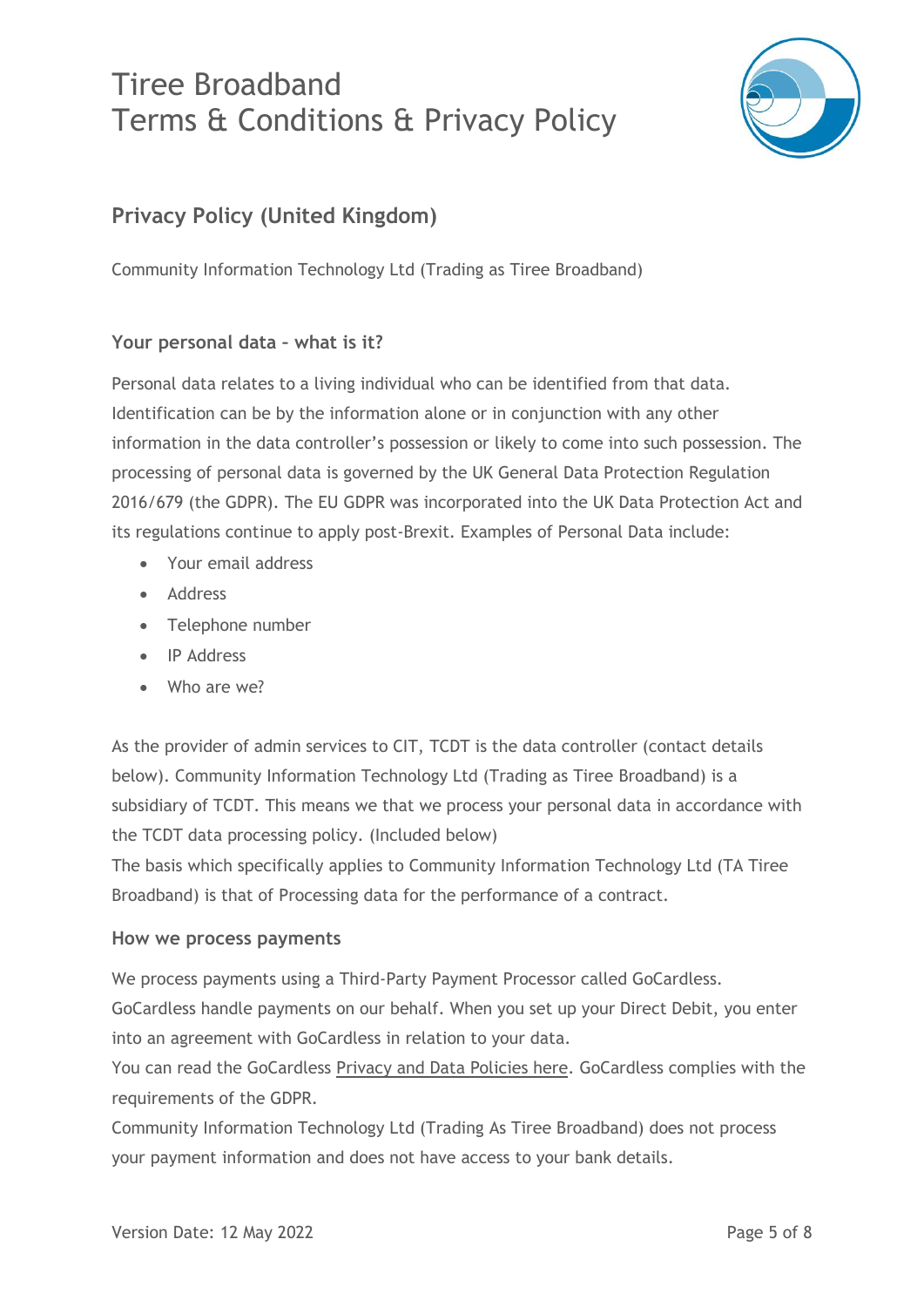

#### **How does TCDT process your personal data?**

TCDT complies with its obligations under [the UK GDPR] by keeping personal data up to date

by storing and destroying it securely; by not collecting or retaining excessive amounts of data

by protecting personal data from loss, misuse, unauthorised access and disclosure and by ensuring that appropriate technical measures are in place to protect personal data. We use your personal data for the following purposes:

- To enable us to provide a voluntary service for the benefit of the community as specified in our constitution
- To administer membership records
- To fundraise and promote the interests of the charity
- To manage our employees and volunteers
- To maintain our own accounts and records
- To operate the TCDT website and deliver the services that individuals have requested
- To inform individuals of news, events, activities or services running at TCDT
- To process gift aid applications
- To contact individuals via surveys to conduct research about their opinions of current issues, services or of potential new services that may be offered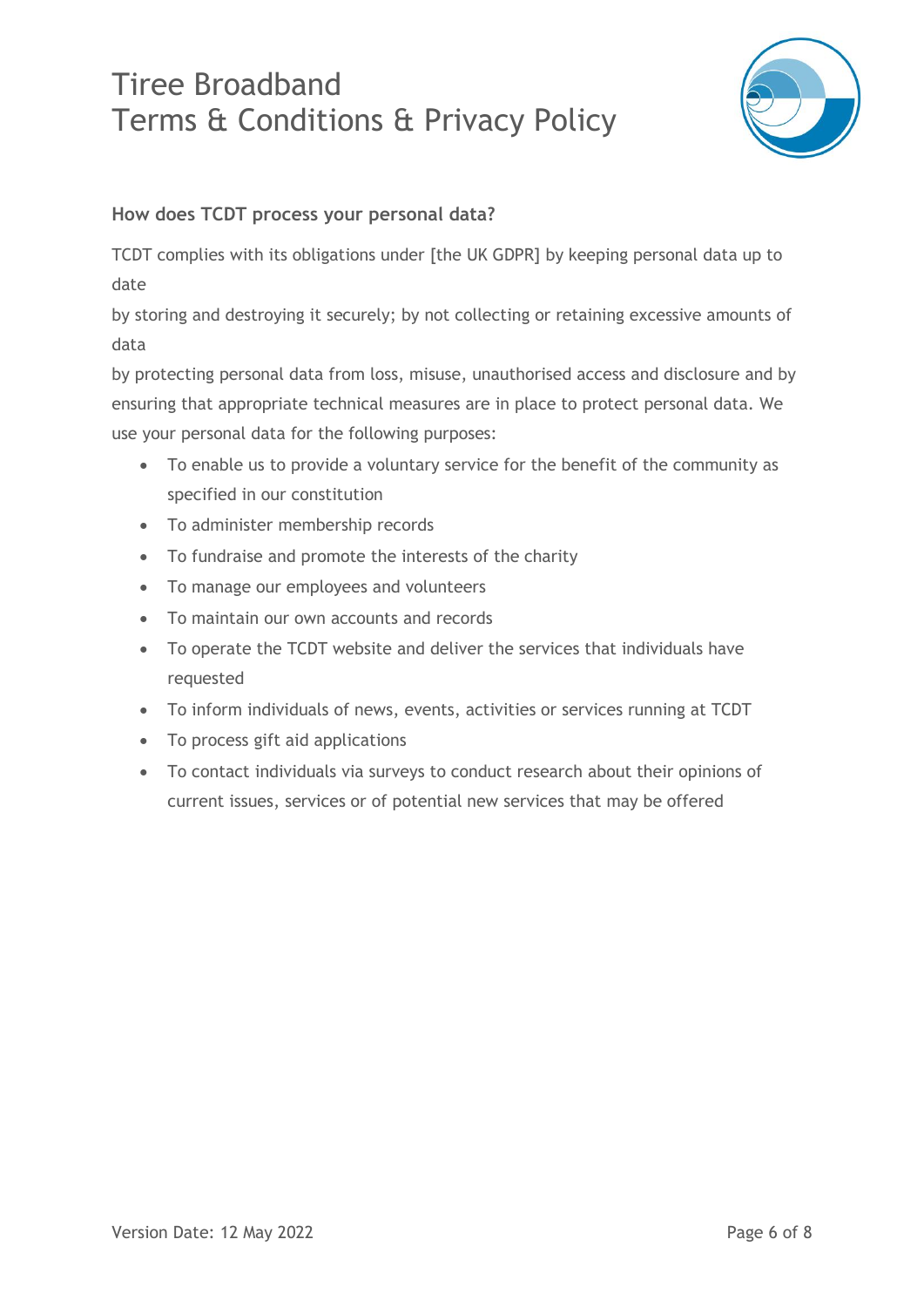

#### **What is the legal basis for processing your personal data?**

As per Article 6 of the UK DPA (2018) There are different types of basis for processing personal data. The legal bases for TCDT data processing are below. Processing is necessary for the performance of a contract with the data subject or to take steps to enter into a contract Employment Contracts Contractor Contracts Tiree Broadband Subscribers Contract (CIT Ltd) Mooring or Berthing Contract (TCMAL Ltd) Friends of Nadair Thiriodh (part of Tiree Ranger Service) Processing is necessary for compliance with a legal obligation OSCR requires that we "Keep registers of charity trustees and of members " Processing is necessary for the legitimate interests of the data controller or a third party, except where such interests are overridden by the interests, rights or freedoms of the data subject The TCDT Constitution states 'The Directors shall maintain a register of members, setting out the full name and address of each member, the date on which he/she was admitted to membership, and the date on which any person ceased to be a member.' Grant Funding reporting and monitoring requirements may require that the Grantee must keep and maintain for a period of 6 years adequate and proper records and books of account

TCDT does not process or hold any Special Categories of Personal Data as per Article 9.

#### **Sharing your personal data**

Your personal data will be treated as strictly confidential and will be shared only with other

organisations to comply with a legitimate interest or a legal obligation i.e. OSCR or funders.

We will only share your data with third parties outside of the organisation with your consent.